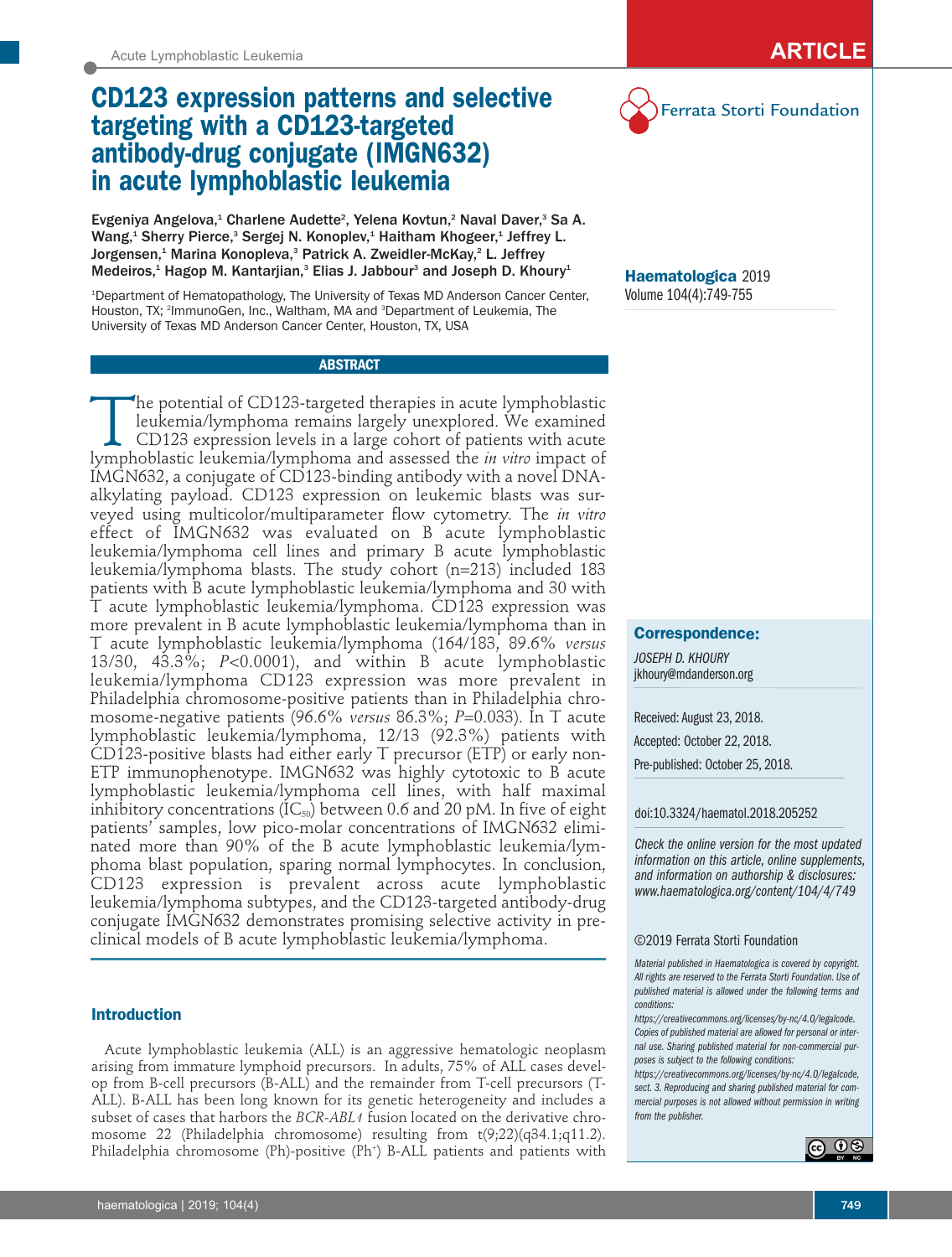Ph-like molecular and cytogenetic signatures are currently treated on frontline protocols with tyrosine kinase inhibitors, which have dramatically improved the outcome of this previously poor prognostic group.<sup>1-4</sup> Outcomes of patients with T-ALL are generally inferior to those of their B-ALL counterparts, particularly in adults, and the molecular heterogeneity of T-ALL has only recently been uncovered using high-throughput molecular methods. Early T-cell precursor ALL (ETP-ALL) is a subset of T-ALL that was identified recently and found to include a sizeable proportion of patients with poor outcomes.<sup>5,6</sup> In contrast to children, only 30-40% of adults with ALL achieve long-term remission, and survival drops substantially in patients over 60 years of age.7,8 Despite advances in frontline treatment of adult ALL, the prognosis of patients who fail frontline and first salvage therapy is extremely poor<sup>9,10</sup> and justifies the need to explore new therapeutic modalities.

CD123, the interleukin-3 (IL-3) receptor α-chain, is the primary low-affinity subunit of the IL-3 receptor and promotes high-affinity binding to IL-3 when co-expressed with the β-subunit. IL-3 is mainly produced by T-lymphocytes; it regulates the production of hematopoietic cells by stimulating cell cycle progression, differentiation, and inhibition of apoptosis. Early studies suggested that IL-3 plays a critical role in leukemogenesis through enabling leukemic cells to escape programmed cell death and grow autonomously.<sup>11</sup> CD123 was previously reported to be expressed at a low level or to be absent on normal hematopoietic stem cells, but it is expressed at various levels in hematologic malignancies, including hairy cell leukemia, $^{\scriptscriptstyle 12}$  acute myeloid leukemia, $^{\scriptscriptstyle 13}$  blastic plasmacytoid dendritic cell neoplasm,<sup>14-16</sup> and systemic mastocytosis.<sup>17</sup> Differential overexpression of CD123 by neoplastic cells and their normal precursors has positioned this cell surface receptor as an attractive target of therapy.

The potential of CD123-targeted therapies in ALL remains largely unexplored. There are some data on CD123 expression in B-ALL, but only limited data for T-ALL.13,15,18 In this report, we present a comprehensive single-institution survey of CD123 expression in adult ALL and assess the correlation between CD123 expression and clinicopathological factors and outcomes. We also describe the *in vitro* impact of IMGN632, a conjugate of CD123-targeting antibody with a novel DNA-alkylating payload, in ALL cell lines and patients' samples.

### **Methods**

#### **Study group**

A total of 213 consecutive patients (183 with B-ALL, 30 with T-ALL) were identified and included in the study group. B-ALL patients were further subdivided into Ph<sup>+</sup> (121/124 treatmentnaïve) and Ph-negative (Ph– ) (51/59 treatment-naïve) subsets based on cytogenetic, fluorescence *in situ* hybridization, and/or molecular detection of t(9;22)(q34.1;q11.2)/*BCR-ABL1*. In the T-ALL group, 19 patients were treatment-naïve and 11 presented with relapsed/refractory disease after prior treatment. T-ALL patients were subdivided into immunophenotypic subsets based on the expression of CD1a and sCD3: the subsets were *early* (CD1a− , sCD3− ), *thymic* (CD1a+ , sCD3− ), or *mature* (CD1a− , sCD3+ ) T-ALL. Patients with ETP-ALL were defined as described previously.<sup>6</sup> Additional details regarding the study group are provided in the *Online Supplement*. This study was

approved by the Institutional Review Board of The University of Texas MD Anderson Cancer Center (MDACC) and conducted in accordance with the Declaration of Helsinki.

#### **Antibodies and reagents**

For the flow cytometry analysis (details below), we used an allophycocyanin-conjugated anti-CD123 (IL-3 receptor  $\alpha$  chain) antibody (clone 7G3; BD Pharmingen, BD Biosciences) according to the manufacturer's recommendation. The humanized anti-CD123 antibody G4723A and a humanized non-targeting control antibody of the same IgG1 isotype and identical Fc sequences, were generated at ImmunoGen. IMGN632 and the control DGN549 antibody drug conjugate were produced via conjugation of DGN549 to the G4723A and the non-targeting IgG1 antibodies, respectively, as described previously.<sup>19</sup>

#### **Multicolor/multiparameter flow cytometry analysis**

The blast gate was defined on the basis of  $CD45<sup>dim</sup>$  expression and side-scatter characteristics and quantified as a percentage of total gated events. For analysis of CD123 expression, measurements included mean fluorescence intensity (MFI) on leukemic blasts (adjusted for background fluorescence using negative internal controls) and relative mean fluorescence intensity (RFI) ratio (leukemic blasts *versus* non-leukemic events). In patients' samples, positive CD123 expression (CD123+ ) was defined as expression in ≥20% of leukemic blasts using MFI by comparison to background fluorescence and fluorescence on nonleukemic gated events, respectively. Additional details are provided in the *Online Supplement*.

#### **Cytogenetics and molecular diagnostics**

Conventional cytogenetics, fluorescence *in situ* hybridization, polymerase chain reaction-based molecular diagnostics, and next-generation sequencing-based mutation profiling were performed on bone marrow aspirate specimens as described previously.20-22

#### **Cell lines**

B-ALL cell lines CRF-SB and JM-1 (from American Type Culture Collection) and KOPN-8, SEM, 380, TOM-1, and SD-1 (from *Deutsche Sammlung von Mikroorganismen und Zellkulturen*) were procured between 2000 and 2015; they were characterized by the respective vendors using DNA profiling. Cytotoxicity was assessed using either a water-soluble tetrazolium salt 8 (WST-8)-based cell viability assay (Dojindo Molecular Technologies) as described previously<sup>23</sup> or the alamarBlue Cell Viability Reagent (Invitrogen). Further details are given in the *Online Supplement*.

## *In vitro* **evaluation of primary B-cell acute lymphoblastic leukemia samples**

Bone marrow mononuclear cells from 11 newly diagnosed and 10 relapsed/refractory B-ALL patients were obtained from MDACC or ConversantBio. The number of CD123 antibodybinding sites per cell (ABC) was quantified by the BD QuantiBRITE™ Fluorescence Quantitation Kit (BD Biosciences) using G4723A conjugated to R-phycoerythrin at a 1:1 ratio, as already described.24 Cell proliferation for samples treated with IMGN632 was assessed using the CellTiter-Glo® (Promega) or Cell Trace™ Violet stain (Invitrogen) techniques. Additional details are provided in the *Online Supplement*.

#### **Statistical analysis**

The statistical analysis methodology is described in the *Online Supplement*.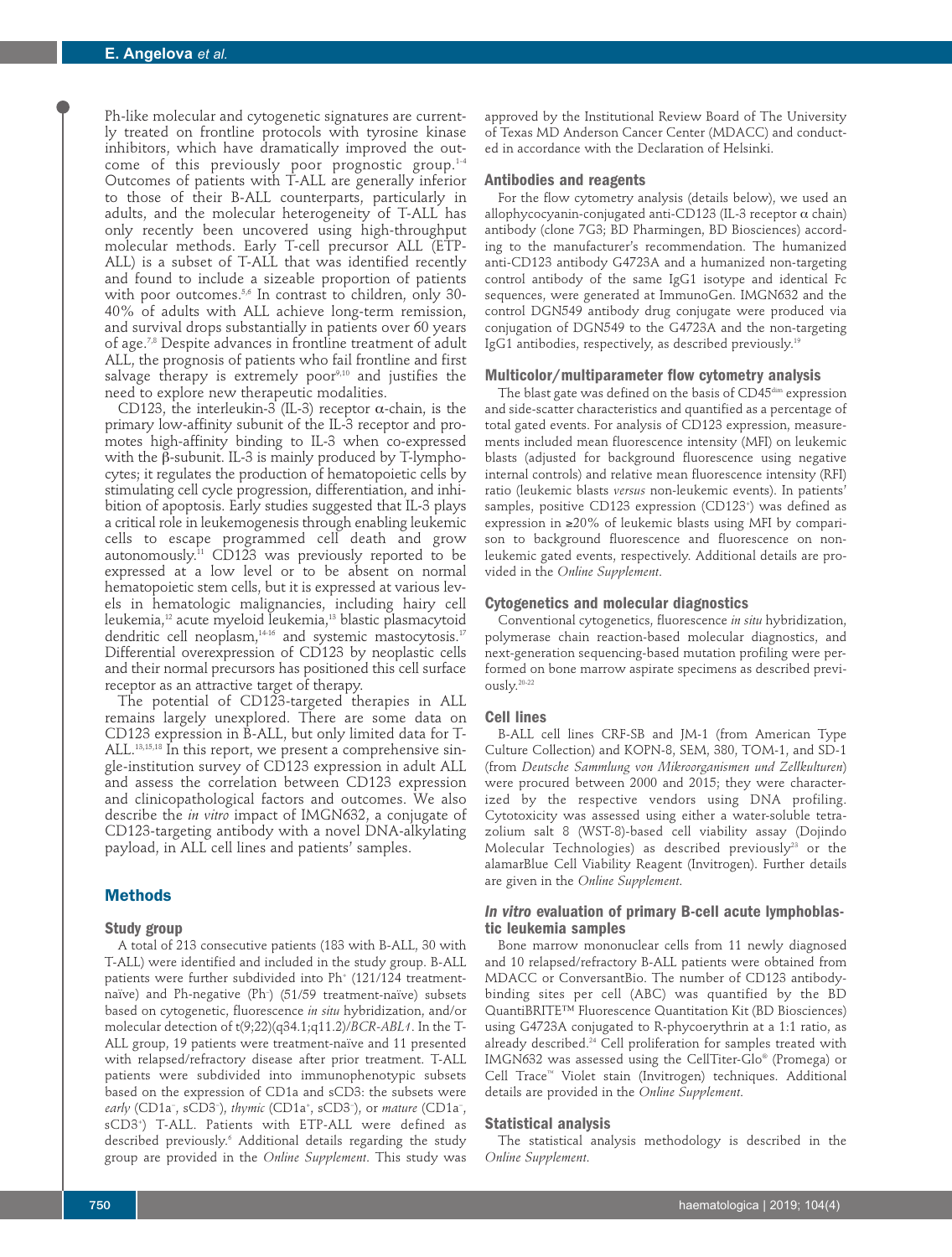## **Results**

#### **Patients' characteristics**

The study group included a total of 213 patients, 131 men and 82 women, with a median age of 40.5 years (range, 1.3-88.3 years) at diagnosis; 25  $(11.7%)$  patients were under 18 years of age (22 with B-ALL and 3 with T-ALL). For the purposes of this study, patients were divided into three clinically relevant groups: *BCR-ABL1*-positive (Ph<sup>+</sup>) B-ALL*, BCR-ABL1-*negative (Ph<sup>-</sup>) B-ALL, and T-ALL. Most Ph<sup>+</sup> patients (42/59; 71.2%) expressed the e1a2 *BCR-ABL1* fusion transcript, followed by the b2a2 and b3a2 types. Detailed comparisons of the clinical and laboratory features of the CD123<sup>+</sup> and CD123<sup>-</sup> patients in the three groups are provided in Table 1.

## **CD123 expression by multicolor/multiparameter flow cytometry in patients' samples**

The median number of blasts detected by multicolor/multiparameter flow cytometry across the entire study group was 76.5% (range, 7.2-98.0%) and did not differ between the three groups (*P*=0.872). When the entire group was considered, the median percentage of  $CD45<sup>dim</sup>$  blasts expressing CD123 was 64.7% (range, 0.3-99.9%), and the median RFI was 11.0 (range, 0.0-420.5). CD123 positivity (>20% blasts) was seen in 177 (83%) of all ALL patients. CD123+ blasts were positive for CD34 in 58/59 (98.3%) Ph+ B-ALL, in 95/124 (76.6%) Ph– B-ALL and in 13/30 (43.3%) T-ALL patients. We identified a strong correlation between CD123 and CD34 expression on leukemic blasts across the entire study group (r=0.483; *P*<0.0001).

#### Table 1. Clinical and laboratory features of patients in the study group (n=213) categorized by CD123 expression status.

|                                                                                                           |                                                         | <b>B-ALL, BCR-ABL1-positive (n=59)</b>                                       |                                                  |                                    | <b>B-ALL, BCR-ABL1-negative (n=124)</b>                     |                                                  |                                             | <b>T-ALL (n=30)</b>                        |                               |
|-----------------------------------------------------------------------------------------------------------|---------------------------------------------------------|------------------------------------------------------------------------------|--------------------------------------------------|------------------------------------|-------------------------------------------------------------|--------------------------------------------------|---------------------------------------------|--------------------------------------------|-------------------------------|
|                                                                                                           | <b>CD123</b> <sup>+</sup>                               | <b>CD123</b>                                                                 | <b>P-value</b>                                   | <b>CD123</b>                       | <b>CD123-</b>                                               | <b>P-value</b>                                   | <b>CD123</b>                                | <b>CD123-</b>                              | <b>P-value</b>                |
| Patients, n (%)                                                                                           | 57 (96.6)                                               | 2(3.4)                                                                       | <b>NA</b>                                        | 107(86.3)                          | 17(13.7)                                                    | <b>NA</b>                                        | 13(43.3)                                    | 17(56.7)                                   | <b>NA</b>                     |
| Age in years, median (range)                                                                              |                                                         | 54.3 (16.2-80.2) 51.2 (37.1-65.3)                                            | 0.802                                            | $38.1(1.3-79.9)$                   | 56.0 $(10.3 - 88.3)$                                        | 0.229                                            | $28.1(9.8-65.3)$                            | $30.9(13.8-58.1)$                          | 1.000                         |
| Sex, n (%)<br>Male<br>Female                                                                              | 31(96.9)<br>26 (96.3)                                   | 1(3.1)<br>1(3.7)                                                             | 0.710<br>NA                                      | 61(57.0)<br>46 (43.0)              | 10(58.8)<br>7(41.2)                                         | 0.553<br>NA                                      | 13(100)<br>0(0)                             | 15(88.2)<br>2(11.8)                        | 0.313<br>NA                   |
| CNS involvement, $n$ $(\%)$                                                                               | 7(100)                                                  | 0(0)                                                                         | 0.775                                            | 9(8.4)                             | 1(5.9)                                                      | 0.589                                            | 1/11(9.1)                                   | 5(29.4)                                    | 0.214                         |
| Allogeneic SCT, n                                                                                         |                                                         |                                                                              |                                                  | 15                                 | 1                                                           |                                                  | 6                                           | 6                                          |                               |
| Peripheral blood parameters<br>White blood count (x10 <sup>9</sup> /L),<br>median (range)                 | $20(0.7-381.6)$ 7 (1.8-12.2)                            |                                                                              | 0.224                                            | $6.1(0.2-612.3)$                   | $5.9(1.0-33.2)$                                             | 0.435                                            | $9.4(1.0-137.3)$                            | $10.9(1.8-309.2)$                          | 0.983                         |
| Hemoglobin concentration<br>$(g/dL)$ , median (range)<br>Platelet count (x10%L),                          |                                                         | $9.7$ (7.1-15.8) 10.4 (8.2-12.6)                                             | 0.917                                            | $9.3(4.2-13.8)$                    | $9.4(6.3-13.2)$                                             | 0.802                                            | $10.7(7.0-14.9)$                            | $11.7(6.9-16.0)$                           | 0.615                         |
| median (range)                                                                                            | 44 (3-257)                                              | 190 (120-260)                                                                | 0.040                                            | 42 (4-334)                         | 38 (13-210)                                                 | 0.802                                            | 44 (13-326)                                 | 58 (6-332)                                 | 0.950                         |
| Bone marrow parameters<br>BM blast percentage,<br>median (range)<br>CD123 MFI ratio,<br>median (range)    | 82 (15-98)<br>$22.4$ $(1.7 - 203.2)$ 1.25 $(1.0 - 1.5)$ | 69 (66-72)                                                                   | 0.093                                            | 84 (21-99)<br>$16.9(0.1-420)$      | $90(62-97)$<br>$1.1(0.3-3.4)$                               | 0.025                                            | 84 (24-96)<br>$6.3(1.9-101)$                | $75(4-94)$<br>$1.0(0-6.0)$                 | 0.315                         |
| Immunophenotypic groups*<br>Early T precursor<br>Early<br>Thymic<br>Mature                                | <b>NA</b><br>NA<br><b>NA</b><br>NA                      | <b>NA</b><br>NA<br><b>NA</b><br>NA                                           | <b>NA</b><br><b>NA</b><br><b>NA</b><br><b>NA</b> | <b>NA</b><br>NA<br><b>NA</b><br>NA | <b>NA</b><br><b>NA</b><br><b>NA</b><br><b>NA</b>            | <b>NA</b><br><b>NA</b><br><b>NA</b><br><b>NA</b> | 5(38.5)<br>7(53.8)<br>0(0)<br>1(7.7)        | 1(5.9)<br>3(17.6)<br>12(70.6)<br>1(5.9)    | 0.001                         |
| Cytogenetic groups, n (%)<br>Hypodiploid<br>Hyperdiploid                                                  | NA<br>NA                                                | <b>NA</b><br>NA                                                              | <b>NA</b><br>NA                                  | 53/99 (53.5)<br>12/99(12.1)        | 11/17(64.7)<br>2/17(11.8)                                   | 0.655                                            | 6/11(54.5)<br>1/11(9.1)                     | 14/16(87.5)<br>2/16(12.5)                  | 0.033                         |
| Flow cytometry<br>CD45 blast gate, % (range)<br>CD123 <sup>+</sup> blasts, % (range)<br>CD123 RFI, median | 21.3                                                    | 77.1 (7.2-96.1) 73.5 (64.5-82.5)<br>91.5 (31.6-99.7) 13.8 (10.7-16.9)<br>1.3 | 0.933<br>0.017<br>0.021                          | 82.4 (20.6-99.9)<br>16.9           | 74.6 (11.7-97.4) 84.0 (15.3-94.1)<br>$7.5(0.8-19.5)$<br>1.1 | 0.307<br>< 0.0001<br>< 0.0001                    | 86.3 (10.6-98.0)<br>66.0 (22.7-93.5)<br>6.3 | 80.7 (17.3-98.0)<br>$1.0(0.3-19.7)$<br>1.0 | 0.660<br>< 0.0001<br>< 0.0001 |
| Treatment/response groups<br>Hyper-CVAD, n<br>CR/CRp, n<br>Positive MRD, n (%)                            | 40<br>53<br><b>NA</b>                                   | $\mathbf{1}$<br>$\sqrt{2}$<br>NA                                             | NA<br><b>NA</b><br><b>NA</b>                     | 49<br>76<br>25/73 (34.2)           | 8<br>13<br>3/13(23.1)                                       | NA<br><b>NA</b><br>0.328                         | $\,$ $\,$<br>6<br>5/6(83.3)                 | 8<br>10 <sup>1</sup><br>$4/9$ $(44.4)$     | NA<br><b>NA</b><br>0.168      |
| Dead, $n$ $(\%)$                                                                                          | 15(26.3)                                                | 1(50)                                                                        | 0.472                                            | 35(32.7)                           | 5(29.4)                                                     | 0.513                                            | 6(46.2)                                     | 7(41.2)                                    | 0.538                         |
| Leukemia-free survival in months,<br>median (range)                                                       | $16(0-54)$                                              | $15(7-22)$                                                                   | 0.840                                            | $11(0-53)$                         | $20(3-42)$                                                  | 0.186                                            | $6(0-13)$                                   | $10(2-34)$                                 | 0.135                         |
| Follow up duration in months,<br>median (range)                                                           | $29(1-74)$                                              | $22(8-36)$                                                                   | 0.675                                            | $22(1-99)$                         | $22(1-54)$                                                  | 0.876                                            | $14(1-50)$                                  | $21(1-44)$                                 | 0.304                         |

ALL: acute lymphoblastic leukemia/lymphoma; BM: bone marrow; CNS: central nervous system; MFI: mean fluorescence intensity; RFI: relative fluorescence intensity; Hyper-CVAD: hyperfractionated cyclophosphamide, vincristine, doxorubicin and dexamethasone; CR/CRp: clinical remission/without platelet recovery; MRD: minimal residual disease (by flow standardized multiparameter flow cytometry analysis). NA: not-applicable, SCT: stem cell transplantation; *P*-values refer to comparisons of CD123<sup>+</sup> and CD123<sup>-</sup> patients within a given clinical subgroup.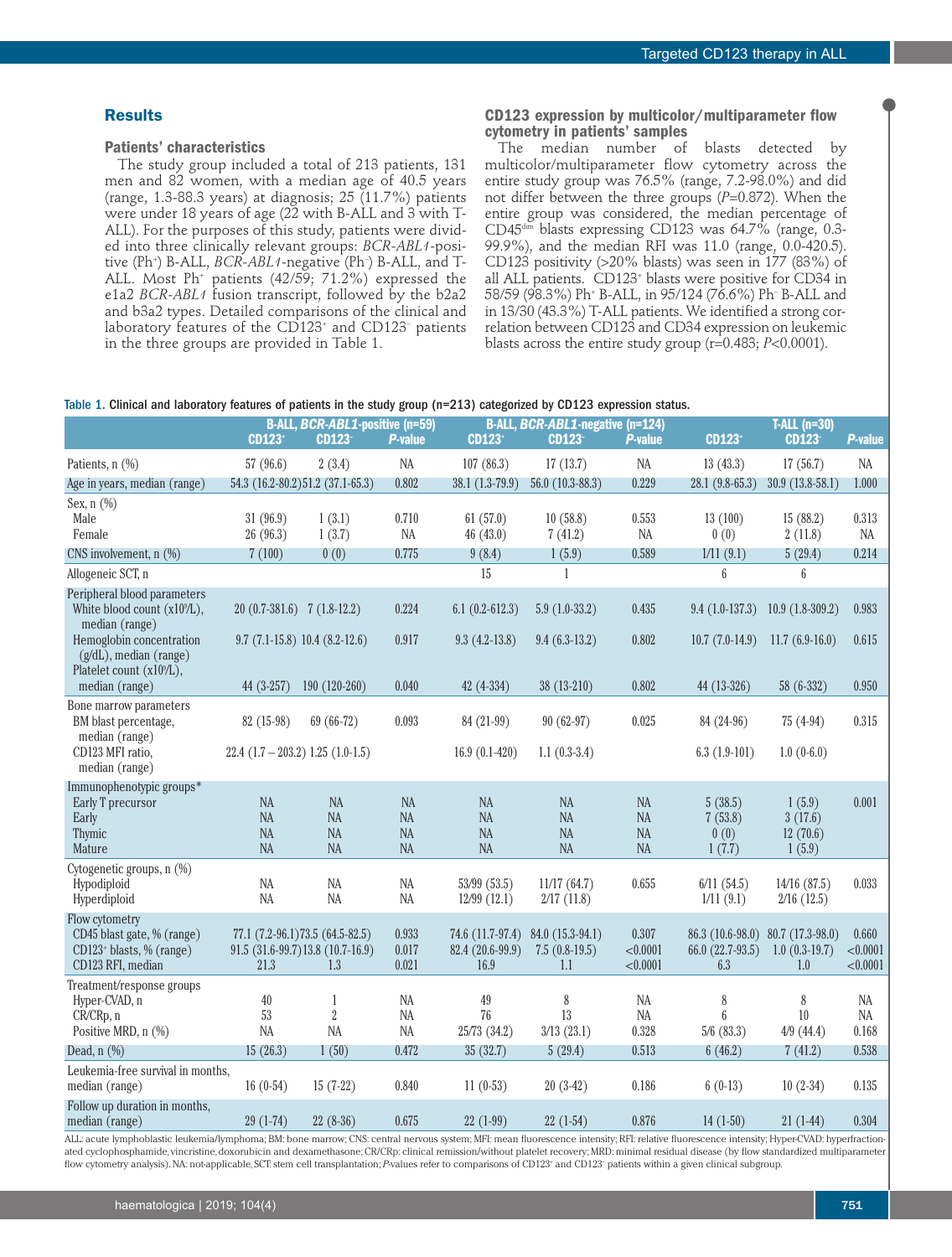The frequency of CD123 expression was higher in B-ALL than in T-ALL (164/183, 89.6% *versus* 13/30, 43.3%; *P*<0.0001), and within B-ALL the frequency of CD123 expression was higher in Ph+ *versus* Ph– B-ALL patients (96.6% *versus* 86.3%; *P*=0.033). (Figure 1A) The intensity of CD123 expression across groups of patients showed similar patterns. Namely, the median CD123 RFI was higher in B-ALL compared to T-ALL (14.45 *versus* 2.35;  $P<0.001$ ), and within B-ALL it tended to be higher in  $Ph<sup>+</sup>$ compared with Ph– patients, although the difference did not attain statistical significance (20.85 *versus* 11.8; *P*=0.08) (Figure 1B). We analyzed our findings using various CD123 MFI-based cutoffs of 20%, 30% 50%, as well as RFI ≥10. All conclusions remained valid at cutoff levels of 20% and 30% as well as RFI ≥10 but not at the 50% cutoff level (*data not shown)*.

In the T-ALL group (40% thymic; 33% early non-ETP; 20% ETP; 7% mature), the median CD123+ blast proportion was 17.95% (range, 0.5-93%) with a median RFI of 2.35 (range, 0-101). We identified a correlation (*P*=0.001) between T-ALL immunophenotypic subgroups and CD123 expression status; namely, 12/13 (92.3%) patients with CD123+ T-ALL had either ETP or early non-ETP immunophenotype.

## **Correlation between CD123 expression and clinical parameters**

CD123 expression status did not correlate with minimal residual disease status at the end of induction. The median follow-up duration for the entire group was 23 months (range, 1-79 months) and was comparable for patients with CD123<sup>+</sup> and CD123<sup>-</sup> ALL. There was no difference in Performance Status between CD123+ and CD123– ALL patients in any of the clinical subgroups (*data not shown*). At last follow up, 69 (32.4%) patients were dead. There was no difference in overall survival between patients with CD123<sup>+</sup> and CD123<sup>-</sup> ALL within any of the subgroups. However, for T-ALL patients, the relapse-free survival rate was more favorable in those with CD123– disease compared with those with CD123+ disease (*P*=0.03) (*Online Supplementary Figure S1*). Similar results were obtained when patients under 18 years of

age were excluded. Notably, the impact of CD123 expression on relapse-free survival correlated with the intensity of CD123 expression in adult T-ALL using RFI ≥10 *vs.* <10 as a cutoff (*P*=0.015) (*Online Supplementary Figure S2*). For patients with B-ALL, CD123 expression showed no correlation with relapse-free survival (*Online Supplementary Figure S3*).

We performed multivariate analysis using Cox regression modeling (Wald backward stepwise method) to evaluate the impact of CD123 expression status on relapse-free survival alongside other prognostic variables that included: minimal residual disease status at complete remission, central nervous system involvement, and age (patients <18 years excluded). Analyses were conducted in each of the clinical subgroups separately. In the Ph+ B-ALL group only minimal residual disease status at complete remission was independently associated with relapse-free survival (P=0.019), and in the Ph<sup>-</sup> B-ALL group only central nervous system involvement was independently associated with relapse-free survival (*P*=0.005). In the T-ALL group, none of the variables was associated with leukemia-free survival.

#### *In vitro* **anti-leukemia activity of IMGN632 in acute lymphoblastic leukemia**

IMGN632 is a conjugate of the CD123-binding antibody G4723A with a novel DNA-alkylating IGN payload, DGN549. The numbers of binding sites for the antibody component of IMGN632 were quantified on leukemic blasts and on lymphocytes from 21 patients with newly diagnosed or relapsed/refractory B-ALL (*Online Supplementary Figure S4*). As described above, the blast popwas identified based on the CD45<sup>dim</sup>/SSC<sup>low/med</sup>/CD19<sup>+</sup>/CD34<sup>+</sup> profile, while the lymphocyte population was identified based on CD45bright/SSClow characteristics. Of the 21 samples analyzed, 20 expressed the CD123 antigen, with a median number of ABC of 1,085 on leukemic blasts and 57 on lymphocytes. There was no appreciable difference in the number of ABC between blasts from newly diagnosed and relapsed/ refractory patients.

The cytotoxicity of IMGN632 was assessed in a panel of



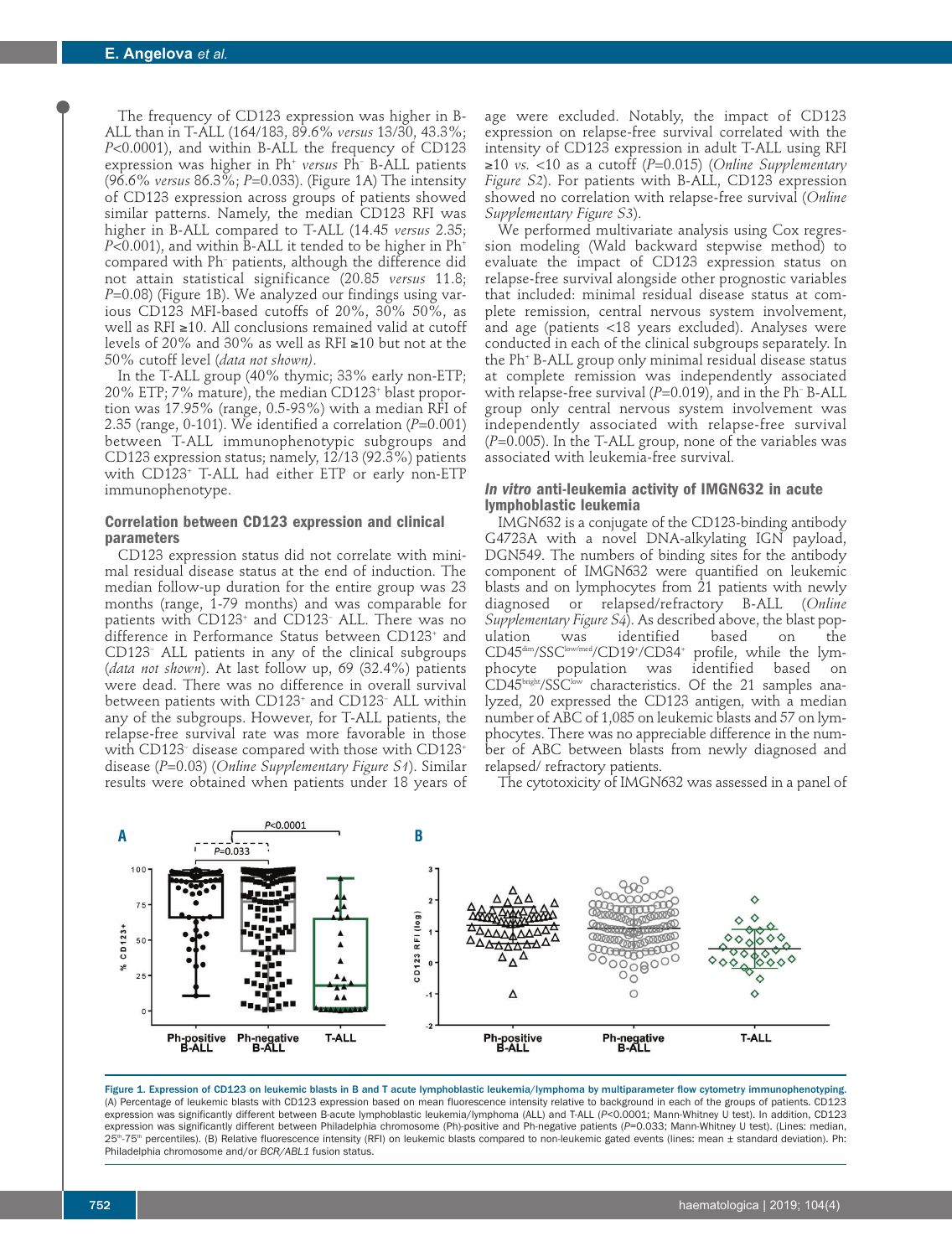B-ALL cell lines that expressed CD123 at levels similar to those of blasts from B-ALL patients (ABC values: 457- 3,741) and encompassed genetic variants associated with a poor prognosis (Table 2). IMGN632 was highly cytotoxic to B-ALL cell lines with half maximal inhibitory concentrations (IC<sub>50</sub>) between 0.6 and 20 pM. The conjugate cytotoxicity was CD123-specific, as dosing with a non-targeting conjugate (Ab-DGN549) prepared with a similar linker and payload reduced the potency more than 1000-fold.

IMGN632 potency was evaluated in primary samples from eight patients with B-ALL. The blast cells in each of the untreated samples proliferated in culture, as manifested by a dramatic decrease in the cell trace violet fluorescent signal, while only a small shift in fluorescence (likely due to nonspecific dissociation of the dye) was observed in the lymphocyte population, suggesting lack of proliferation (Figure 2A). IMGN632 eliminated more than 90% of the B-ALL blast population in five of eight samples, including those from newly diagnosed as well as relapsed/refractory patients, at low pico-molar concentrations (Figures 2B,C). Normal lymphocytes were not affected by IMGN632 at 100-fold higher concentrations.

#### **Discussion**

In this study, we demonstrate pervasive CD123 expression in a large cohort of ALL patients. In B-ALL, previously reported to be often CD123+ , 13,15,18 our findings demonstrate that CD123 expression translates into susceptibility to targeting CD123 via the antibody-drug conjugate IMGN632 *in vitro* and *ex vivo*. Coupled with previously published data on the differential overexpression of CD123 on the surface of acute myeloid leukemia blasts, but not on normal hematopoietic stem cells,  $25$ these findings provide a plausible basis for the exploration of anti-CD123 therapy in B-ALL patients in whom frontline treatment fails. Furthermore, in T-ALL our findings suggest that CD123 expression might be associated with an early precursor immunophenotype, including ETP-ALL. Since the latter is a high-risk subset, targeting CD123 in these patients might be of potential benefit if the association is confirmed in a larger group of ETP-ALL patients.

Previously, the CD123-targeting conjugate IMGN632 was reported to have high potency in pre-clinical models of acute myeloid leukemia.<sup>24</sup> In this study we demonstrated the efficacy of IMGN632 in pre-clinical B-ALL models, suggesting that IMGN632 is a promising antileukemia agent in CD123-expressing ALL. In addition to its promising anti-leukemia activity, CD123 offers an alternative to CD19-targeting therapeutic approaches to circumvent CD19 antigen-loss relapses and/or elimination of CD19<sup>-</sup> stem cells.<sup>26</sup>

B-ALL is a heterogeneous disease that includes nine genetic subgroups recognized in the World Health Organization classification.27 Data on correlations between CD123 expression and B-ALL subgroups are limited. Djokic *et al.* showed that B-ALL cases with a hyperdiploid karyotype have significantly higher rates of CD123 expression compared to other subgroups such as *BCR/ABL1*, *MLL*, *ETV6/RUNX1* and diploid karyotype.18 However, their study included mostly pediatric patients, and the *BCR/ABL1* subgroup formed a small proportion of their cohort (2/81 pediatric patients; 3/13 adult patients). In this study, we identified a significant correlation between CD123 expression and the presence of the *BCR/ABL1* fusion, with a higher percentage of CD123+ events and a higher intensity in comparison to the Ph– B-ALL and T-ALL groups. The association between the *BCR/ABL1* fusion and CD123 has also been identified in chronic myeloid leukemia, in which targeted CD123 inhibition appears to deplete chronic myeloid leukemia progenitor and stem cells.<sup>28,29</sup> The findings in this study suggest a close correlation between *BCR/ABL1* and CD123, this time in the context of B-ALL. Whether the correlation between Ph– B-ALL and CD123 is related to an underlying Ph-like biology remains to be determined and is being pursued in an ongoing separate study.

There are limited and somewhat controversial data on CD123 expression in T-ALL. Several prior studies have suggested that CD123 is not or only scarcely expressed in T-ALL, although most of these studies had relatively small sample sizes.13,15,18 Two other studies reported expression of CD123 by T-ALL blasts.<sup>30,31</sup> In a study by Lhermitte *et al.* CD123 expression was detected in 16% of T-ALL; notably, CD123 positivity was reported to be less frequent in children than in adults (9% *versus* 23%).31 Another study of a large cohort of T-ALL patients by Du *et al.* found a slightly higher frequency of CD123 expression and noted an age-dependent difference, further suggesting a lower frequency of CD123 expression in pediatric patients (27% *versus* 42%).30 A crucial difference precluding direct comparison of the results of those studies with the current study is lack of data on CD123 intensity (RFI) in the earlier studies.

ETP-ALL comprises a unique subset of T-ALL previously belonging to the subset of early T-ALL. ETP ALL

Table 2. *In vitro* cytotoxicity of IMGN632 in B-acute lymphoblastic leukemia/lymphoma cell lines.

| Cell line  | <b>Genetic variant</b>                                       | <b>IMGN632</b><br>$(IC_{50}$ pM) | Ab-DGN549<br>$(IC_{50}$ pM) |
|------------|--------------------------------------------------------------|----------------------------------|-----------------------------|
| CCRF-SB    | EBNA-positive                                                | 20                               | 20,000                      |
| JM1        |                                                              | 10                               | 20,000                      |
| KOPN-8     | $t(11;19)$ (q23;p13)/ <i>KMT2A-MLLT1</i>                     | h                                | 13,000                      |
| <b>SEM</b> | $t(4;11)/KMT2A-AFF1$                                         |                                  | 20,000                      |
| 380        | $t(8,14)/MYC$ -IGH and $t(14,18)/IGH-BCL2$ EBNA-negative     |                                  | 7.000                       |
| TOM-1      | $t(9,22)$ (q34.1;q11.2)/ <i>BCR-ABL1</i> fusion gene (e1-a2) |                                  | 20,000                      |
| $SD-1$     | $t(9,22)$ (q34.1;q11.2)/ <i>BCR-ABL1</i> fusion gene (e1-a2) | 0.6                              | 3,000                       |

IC<sub>50</sub>: half maximal inhibitory concentration; pM: pico-males.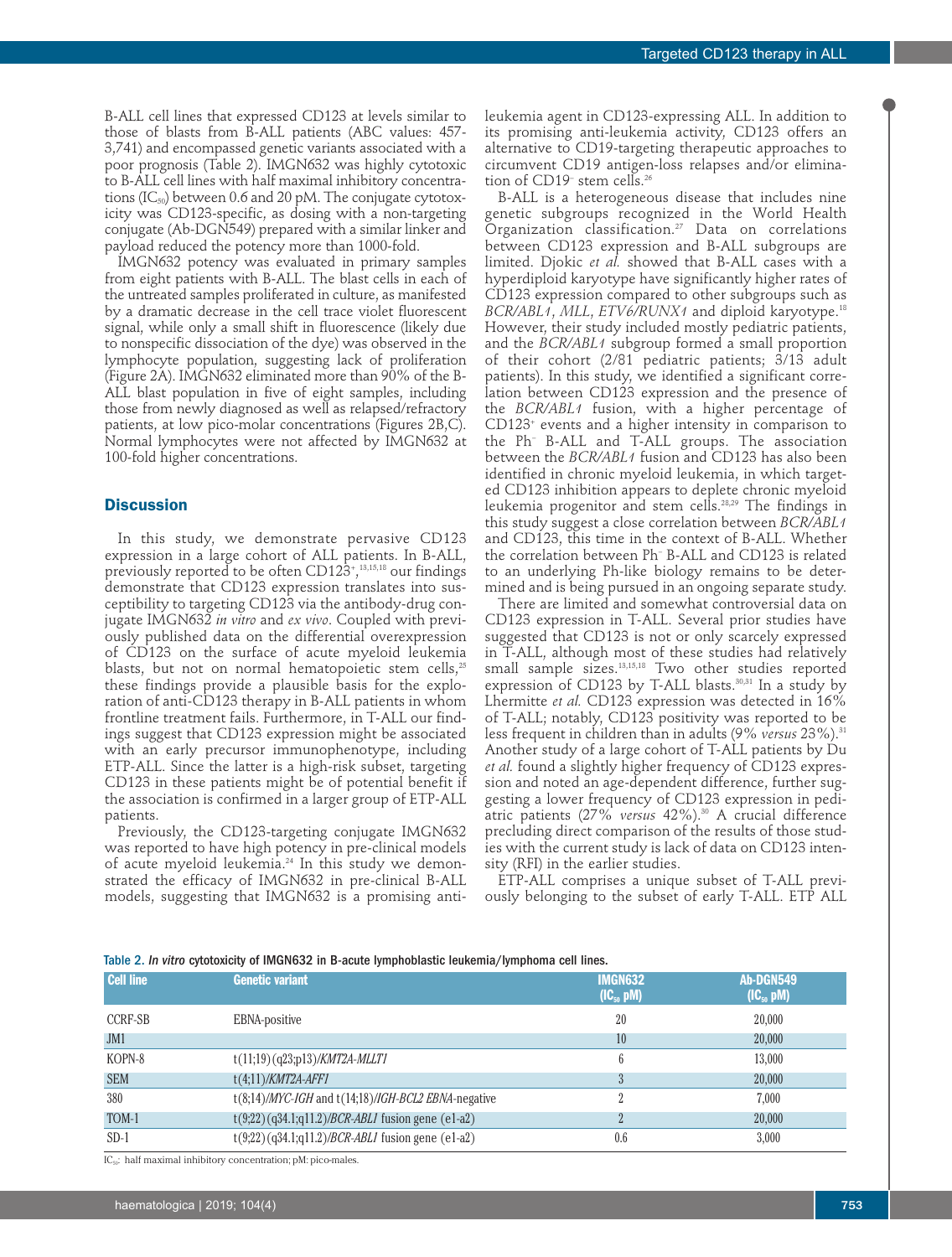has been reported in 10-13% of childhood T-ALL and in 5-17% of adults.5,6 Jain *et al.* reported significantly poorer outcomes in patients with ETP-ALL, with lower complete remission and 5-year overall survival rates, compared with other T-ALL patients.<sup>6</sup> In the present study, patients with ETP-ALL represented 20% of the T-ALL cohort. We postulate that this high rate of ETP-ALL is likely due, in part, to higher detection rates and to a referral bias to our institution in view of the higher relapse rates of patients with this subtype. Only limited data, using different stratification approaches, are available from other studies on the correlation between CD123 expression and immunophenotype in T-ALL. Lhermitte *et al.* stratified patients with T-ALL on the basis of a cytoplasmic T-cell receptor β-negative phenotype and patterns of *TRD*, *TRG* and *TRB* configurations,<sup>31</sup> as opposed to commonly used multicolor/multiparameter flow cytometry immunophenotyping criteria according to the World Health Organization classification. These authors found that CD123 expression was more common in "immature" T-ALL, being detectable in 68% of adults and 36% of children; in contrast, they identified CD123 expression in 5% of "non-immature" T-ALL cases. Du *et al.* classified T-ALL patients into "early Tprecursor" (CD7+ ), "T-precursor" (CD2+ and/or CD5+ and/or  $C D8^{\dagger}$ ), and "mature"  $(C D3^{\dagger})^{\mathfrak{g}_0}$  according to the European Group for the Immunological Characterization of Leukemias (EGIL) criteria. In their study, 83% of cases with an "early T-precursor" immunophenotype were positive for CD123. In keeping with those previous observations, our ETP-ALL group – as well as early-non-ETP – showed the highest frequency of CD123 expression compared with the thymic and mature immunophenotypes.



Figure 2. *In vitro* potency of IMGN632 on leukemic blasts cells and lymphocytes from patients with B-acute lymphoblastic leukemia/lymphoma. (A) The leukemic blast population, but not lymphocyte population, proliferates in culture. (B) IMGN632 is cytotoxic to leukemic blasts from five of eight patients with B-acute lymphoblastic leukemia/lymphoma (B-ALL), while sparing lymphocytes. (C) IMGN632 eliminates blasts, but not lymphocytes in a specimen (sample H) from a patient with relapsed-refractory B-ALL.